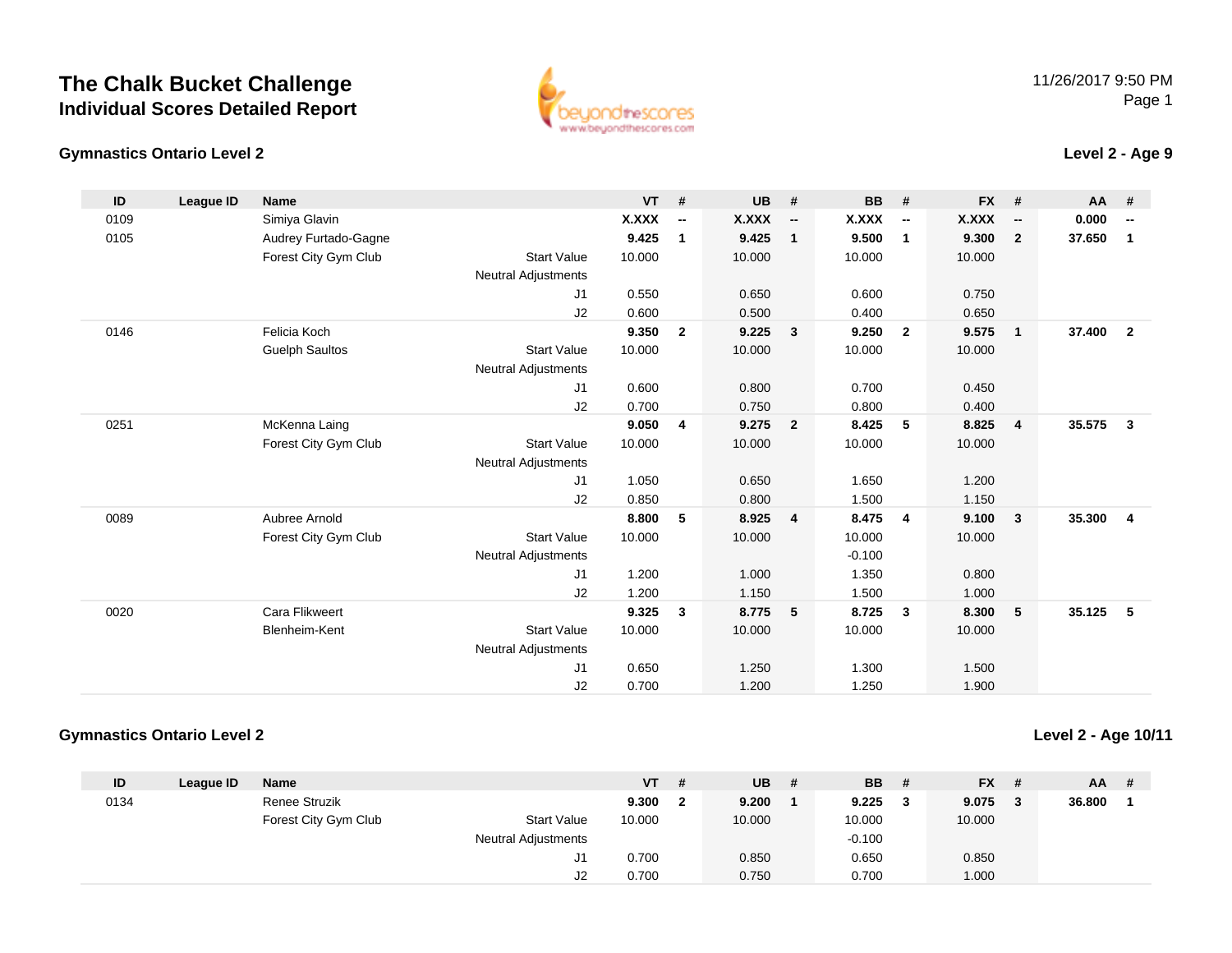## **The Chalk Bucket ChallengeIndividual Scores Detailed Report**



| 0138 | Makenzie Wilson                     |                            | 9.175  | $\overline{\mathbf{4}}$ | 9.000  | $\overline{2}$ | 9.350    | $\overline{2}$           | 9.250  | $\overline{\mathbf{2}}$ | 36.775 | $\overline{\mathbf{2}}$ |
|------|-------------------------------------|----------------------------|--------|-------------------------|--------|----------------|----------|--------------------------|--------|-------------------------|--------|-------------------------|
|      | Forest City Gym Club                | <b>Start Value</b>         | 10.000 |                         | 10.000 |                | 10.000   |                          | 10.000 |                         |        |                         |
|      |                                     | Neutral Adjustments        |        |                         |        |                | $-0.100$ |                          |        |                         |        |                         |
|      |                                     | J1                         | 0.850  |                         | 1.050  |                | 0.450    |                          | 0.600  |                         |        |                         |
|      |                                     | J2                         | 0.800  |                         | 0.950  |                | 0.650    |                          | 0.900  |                         |        |                         |
| 0245 | Larissa Wilmer                      |                            | 9.400  | 1                       | 8.550  | 4              | 9.375    | $\overline{\phantom{0}}$ | 9.450  | $\overline{1}$          | 36.775 | $\overline{\mathbf{2}}$ |
|      | <b>Brantford Gymnastics Academy</b> | <b>Start Value</b>         | 10.000 |                         | 10.000 |                | 10.000   |                          | 10.000 |                         |        |                         |
|      |                                     | Neutral Adjustments        |        |                         |        |                |          |                          |        |                         |        |                         |
|      |                                     | J1                         | 0.600  |                         | 1.500  |                | 0.750    |                          | 0.450  |                         |        |                         |
|      |                                     | J2                         | 0.600  |                         | 1.400  |                | 0.500    |                          | 0.650  |                         |        |                         |
| 0011 | Rachel Brush                        |                            | 9.050  | 5                       | 8.750  | $\mathbf{3}$   | 8.525    | $\overline{4}$           | 8.125  | $6\phantom{.0}6$        | 34.450 | $\overline{\mathbf{3}}$ |
|      | Blenheim-Kent                       | <b>Start Value</b>         | 10.000 |                         | 10.000 |                | 10.000   |                          | 10.000 |                         |        |                         |
|      |                                     | Neutral Adjustments        |        |                         |        |                |          |                          |        |                         |        |                         |
|      |                                     | J1                         | 0.900  |                         | 1.300  |                | 1.550    |                          | 1.750  |                         |        |                         |
|      |                                     | J2                         | 1.000  |                         | 1.200  |                | 1.400    |                          | 2.000  |                         |        |                         |
| 0032 | Aubry Japp                          |                            | 9.200  | 3                       | 8.200  | 5              | 8.275    | 5                        | 8.575  | 5                       | 34.250 | $\overline{4}$          |
|      | Blenheim-Kent                       | <b>Start Value</b>         | 10.000 |                         | 10.000 |                | 10.000   |                          | 10.000 |                         |        |                         |
|      |                                     | Neutral Adjustments        |        |                         |        |                |          |                          |        |                         |        |                         |
|      |                                     | J1                         | 0.800  |                         | 1.900  |                | 1.900    |                          | 1.300  |                         |        |                         |
|      |                                     | J2                         | 0.800  |                         | 1.700  |                | 1.550    |                          | 1.550  |                         |        |                         |
| 0015 | Cordelia Choi                       |                            | 8.800  | 6                       | 7.250  | 6              | 8.525    | 4                        | 8.625  | $\overline{4}$          | 33.200 | - 5                     |
|      | Blenheim-Kent                       | <b>Start Value</b>         | 10.000 |                         | 10.000 |                | 10.000   |                          | 10.000 |                         |        |                         |
|      |                                     | <b>Neutral Adjustments</b> |        |                         |        |                |          |                          |        |                         |        |                         |
|      |                                     | J1                         | 1.200  |                         | 2.900  |                | 1.450    |                          | 1.400  |                         |        |                         |
|      |                                     | J2                         | 1.200  |                         | 2.600  |                | 1.500    |                          | 1.350  |                         |        |                         |

#### **Gymnastics Ontario Level 2**

**Level 2 - Age 12-14**

| ID   | League ID | <b>Name</b>                         |                            | $VT$ # |     | <b>UB</b> | #   | <b>BB</b> | # | $FX$ # |   | $AA$ # |                          |
|------|-----------|-------------------------------------|----------------------------|--------|-----|-----------|-----|-----------|---|--------|---|--------|--------------------------|
| 0144 |           | Savannah Green                      |                            | 9.550  |     | 9.375     | - 2 | 9.650     |   | 9.500  |   | 38.075 |                          |
|      |           | Guelph Saultos                      | <b>Start Value</b>         | 10.000 |     | 10.000    |     | 10.000    |   | 10.000 |   |        |                          |
|      |           |                                     | <b>Neutral Adjustments</b> |        |     |           |     |           |   |        |   |        |                          |
|      |           |                                     | J1                         | 0.500  |     | 0.650     |     | 0.350     |   | 0.400  |   |        |                          |
|      |           |                                     | J2                         | 0.400  |     | 0.600     |     | 0.350     |   | 0.600  |   |        |                          |
| 0079 |           | Gina Gibbons                        |                            | 9.425  | - 3 | 9.550     | - 1 | 9.175     | 3 | 9.200  | 3 | 37.350 | $\overline{\phantom{a}}$ |
|      |           | <b>Brantford Gymnastics Academy</b> | <b>Start Value</b>         | 10.000 |     | 10.000    |     | 10.000    |   | 10.000 |   |        |                          |
|      |           |                                     | <b>Neutral Adjustments</b> |        |     |           |     | $-0.100$  |   |        |   |        |                          |
|      |           |                                     | J1                         | 0.550  |     | 0.500     |     | 0.700     |   | 0.700  |   |        |                          |
|      |           |                                     | J2                         | 0.600  |     | 0.400     |     | 0.750     |   | 0.900  |   |        |                          |